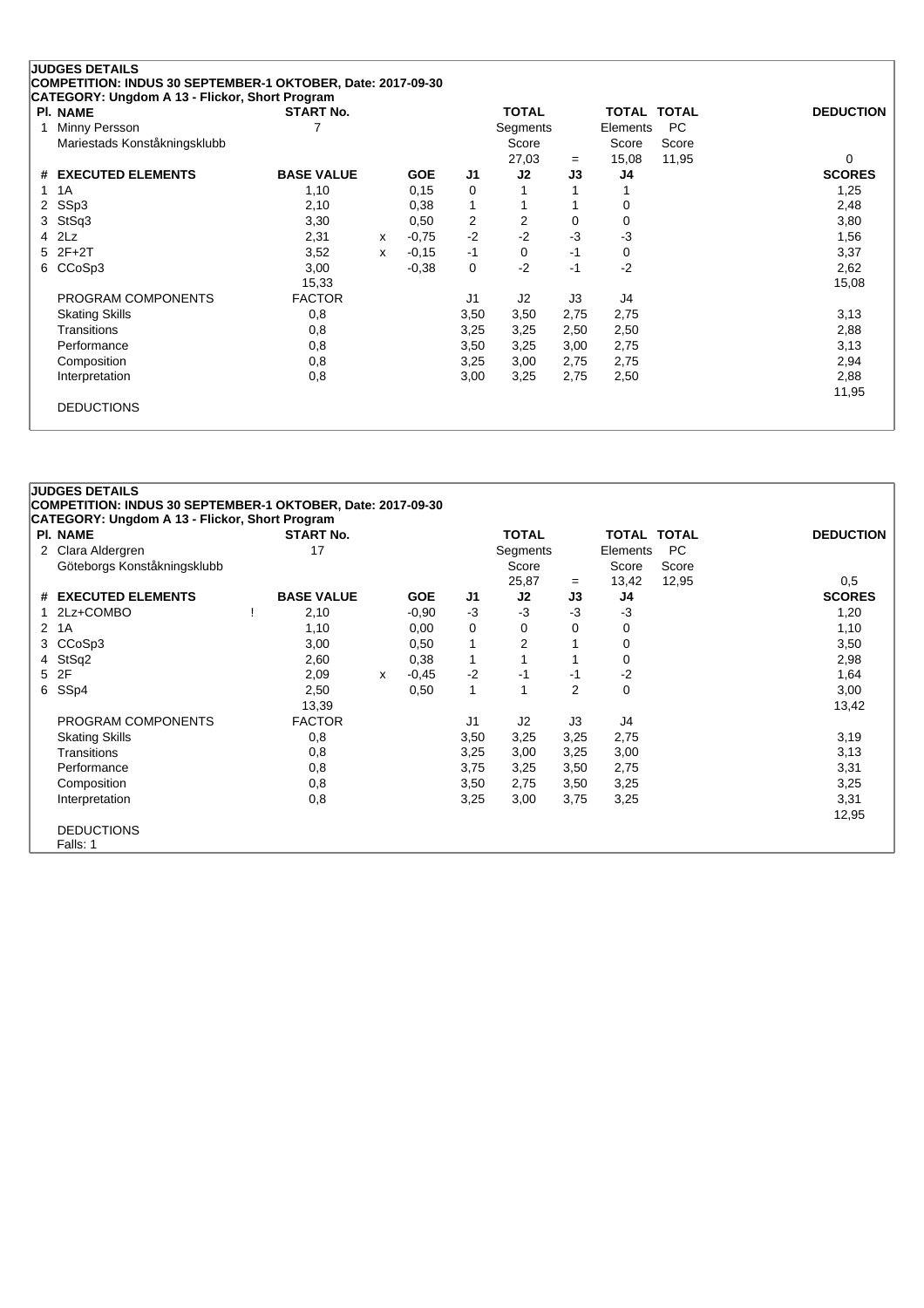|                      | <b>JUDGES DETAILS</b>                                       |                   |   |            |                |              |      |             |       |                  |
|----------------------|-------------------------------------------------------------|-------------------|---|------------|----------------|--------------|------|-------------|-------|------------------|
|                      | COMPETITION: INDUS 30 SEPTEMBER-1 OKTOBER, Date: 2017-09-30 |                   |   |            |                |              |      |             |       |                  |
|                      | CATEGORY: Ungdom A 13 - Flickor, Short Program              |                   |   |            |                |              |      |             |       |                  |
|                      | <b>PI. NAME</b>                                             | <b>START No.</b>  |   |            |                | <b>TOTAL</b> |      | TOTAL TOTAL |       | <b>DEDUCTION</b> |
| 3                    | Elna Thanasinaris                                           | 16                |   |            |                | Segments     |      | Elements    | PC    |                  |
|                      | Göteborgs Isdansklubb                                       |                   |   |            |                | Score        |      | Score       | Score |                  |
|                      |                                                             |                   |   |            |                | 24,28        | $=$  | 12,98       | 11,80 | 0.5              |
|                      | # EXECUTED ELEMENTS                                         | <b>BASE VALUE</b> |   | <b>GOE</b> | J1             | J2           | J3   | J4          |       | <b>SCORES</b>    |
|                      | $2F+2T$                                                     | 3,20              |   | 0,00       | 0              | 0            | 0    | 0           |       | 3,20             |
| $\mathbf{2}^{\circ}$ | 2Lo                                                         | 1,80              |   | $-0.90$    | $-3$           | $-3$         | $-3$ | $-3$        |       | 0,90             |
| 3                    | CCoSp3                                                      | 3,00              |   | 0,00       | 0              | 0            | 0    | 0           |       | 3,00             |
| 4                    | StSq2                                                       | 2,60              |   | $-0,13$    | 0              | 0            | 0    | -1          |       | 2,47             |
| 5                    | 1A                                                          | 1,21              | X | 0,10       | 0              | 0            |      |             |       | 1,31             |
| 6                    | SSp3                                                        | 2,10              |   | 0,00       | 0              | 0            | 0    | 0           |       | 2,10             |
|                      |                                                             | 13,91             |   |            |                |              |      |             |       | 12,98            |
|                      | PROGRAM COMPONENTS                                          | <b>FACTOR</b>     |   |            | J <sub>1</sub> | J2           | J3   | J4          |       |                  |
|                      | <b>Skating Skills</b>                                       | 0,8               |   |            | 3,00           | 3,25         | 3,50 | 3,00        |       | 3,19             |
|                      | Transitions                                                 | 0,8               |   |            | 2,75           | 3,00         | 3,00 | 3,00        |       | 2,94             |
|                      | Performance                                                 | 0,8               |   |            | 3,00           | 2,75         | 3,25 | 2,75        |       | 2,94             |
|                      | Composition                                                 | 0,8               |   |            | 2,50           | 3,00         | 3,25 | 2,75        |       | 2,88             |
|                      | Interpretation                                              | 0,8               |   |            | 2,75           | 2,75         | 3,25 | 2,50        |       | 2,81             |
|                      |                                                             |                   |   |            |                |              |      |             |       | 11,80            |
|                      | <b>DEDUCTIONS</b>                                           |                   |   |            |                |              |      |             |       |                  |
|                      | Falls: 1                                                    |                   |   |            |                |              |      |             |       |                  |

| <b>PI. NAME</b>                |    | <b>START No.</b>  |   |            |                | <b>TOTAL</b> |      | <b>TOTAL TOTAL</b> |       | <b>DEDUCTION</b> |
|--------------------------------|----|-------------------|---|------------|----------------|--------------|------|--------------------|-------|------------------|
| 4 Sofia Hansson                |    | 3                 |   |            |                | Segments     |      | Elements           | PC    |                  |
| Uddevalla Konståkningsförening |    |                   |   |            |                | Score        |      | Score              | Score |                  |
|                                |    |                   |   |            |                | 23,55        | $=$  | 12,90              | 10,65 | 0                |
| # EXECUTED ELEMENTS            |    | <b>BASE VALUE</b> |   | <b>GOE</b> | J1             | J2           | J3   | J4                 |       | <b>SCORES</b>    |
| 1 $2S+2T<<$                    | << | 1,70              |   | $-0.60$    | $-3$           | $-3$         | -3   | $-3$               |       | 1,10             |
| 2 1A                           |    | 1,10              |   | 0,00       | 0              | 0            | 0    | 0                  |       | 1,10             |
| 3 SSp4                         |    | 2,50              |   | 0,38       | 1              |              |      | 0                  |       | 2,88             |
| 4 StSq3                        |    | 3,30              |   | $-0.35$    | 0              | 0            | -1   | -1                 |       | 2,95             |
| 5 2Lo                          |    | 1,98              | X | $-0.08$    | 0              | 0            | -1   | 0                  |       | 1,90             |
| 6 CCoSp4                       |    | 3,50              |   | $-0.53$    | $-2$           | $-2$         | $-2$ | -1                 |       | 2,97             |
|                                |    | 14,08             |   |            |                |              |      |                    |       | 12,90            |
| PROGRAM COMPONENTS             |    | <b>FACTOR</b>     |   |            | J <sub>1</sub> | J2           | J3   | J4                 |       |                  |
| <b>Skating Skills</b>          |    | 0,8               |   |            | 3,25           | 3,00         | 2,50 | 2,50               |       | 2,81             |
| Transitions                    |    | 0,8               |   |            | 2,75           | 2,75         | 2,25 | 2,50               |       | 2,56             |
| Performance                    |    | 0,8               |   |            | 3,00           | 2,75         | 2,50 | 2,75               |       | 2,75             |
| Composition                    |    | 0,8               |   |            | 3,00           | 2,50         | 2,50 | 2,75               |       | 2,69             |
| Interpretation                 |    | 0,8               |   |            | 2,50           | 2,50         | 2,50 | 2,50               |       | 2,50             |
|                                |    |                   |   |            |                |              |      |                    |       | 10,65            |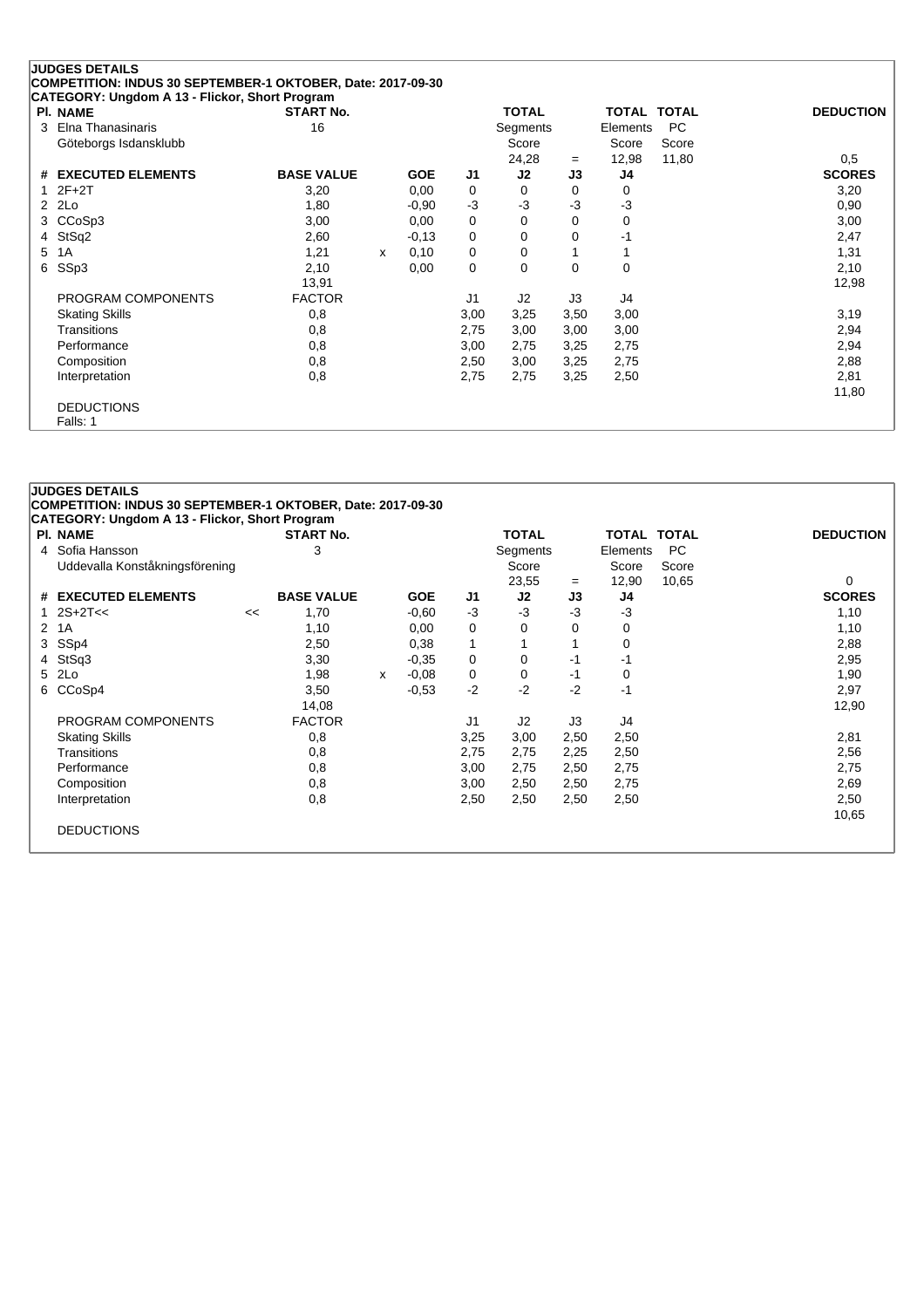| <b>PI. NAME</b>        | <b>START No.</b>  |   |            |                | <b>TOTAL</b>   |          | TOTAL TOTAL |       | <b>DEDUCTION</b> |
|------------------------|-------------------|---|------------|----------------|----------------|----------|-------------|-------|------------------|
| Elsa Idström<br>5.     | 8                 |   |            |                | Segments       |          | Elements    | PC.   |                  |
| Osby Konståkningsklubb |                   |   |            |                | Score          |          | Score       | Score |                  |
|                        |                   |   |            |                | 23,20          | $=$      | 11,95       | 11,25 | 0                |
| # EXECUTED ELEMENTS    | <b>BASE VALUE</b> |   | <b>GOE</b> | J1             | J2             | J3       | J4          |       | <b>SCORES</b>    |
| $2Lo+2T$               | 3,10              |   | $-0.38$    | $-2$           | $-1$           | $-1$     | -1          |       | 2,72             |
| 2F<br>2                | 1,90              |   | 0,00       | 0              | 0              | 0        | 0           |       | 1,90             |
| CCoSp2<br>3            | 2,50              |   | 0,25       | 0              |                |          | 0           |       | 2,75             |
| StSq1<br>4             | 1,80              |   | $-0.30$    | $-1$           | $-1$           | -1       | -1          |       | 1,50             |
| 1A<br>5.               | 1,21              | x | 0,05       | 0              | 0              |          | 0           |       | 1,26             |
| LSp2                   | 1,90              |   | $-0.08$    | 0              | $-1$           | $\Omega$ | 0           |       | 1,82             |
|                        | 12,41             |   |            |                |                |          |             |       | 11,95            |
| PROGRAM COMPONENTS     | <b>FACTOR</b>     |   |            | J <sub>1</sub> | J <sub>2</sub> | J3       | J4          |       |                  |
| <b>Skating Skills</b>  | 0,8               |   |            | 3,25           | 2,75           | 2,75     | 2,75        |       | 2,88             |
| Transitions            | 0,8               |   |            | 3,00           | 2,50           | 2,50     | 2,50        |       | 2,63             |
| Performance            | 0,8               |   |            | 3,25           | 2,75           | 3,25     | 3,00        |       | 3,06             |
| Composition            | 0,8               |   |            | 2,75           | 2,50           | 3,00     | 3,00        |       | 2,81             |
| Interpretation         | 0,8               |   |            | 3,00           | 2,25           | 2,75     | 2,75        |       | 2,69             |
|                        |                   |   |            |                |                |          |             |       | 11,25            |

|    | <b>JUDGES DETAILS</b>                                       |         |                   |   |            |                |              |      |              |              |                  |
|----|-------------------------------------------------------------|---------|-------------------|---|------------|----------------|--------------|------|--------------|--------------|------------------|
|    | COMPETITION: INDUS 30 SEPTEMBER-1 OKTOBER, Date: 2017-09-30 |         |                   |   |            |                |              |      |              |              |                  |
|    | CATEGORY: Ungdom A 13 - Flickor, Short Program              |         |                   |   |            |                |              |      |              |              |                  |
|    | <b>PI. NAME</b>                                             |         | <b>START No.</b>  |   |            |                | <b>TOTAL</b> |      | <b>TOTAL</b> | <b>TOTAL</b> | <b>DEDUCTION</b> |
| 6  | Nike Adawi                                                  |         | 15                |   |            |                | Segments     |      | Elements     | <b>PC</b>    |                  |
|    | Borås Konståkningsklubb                                     |         |                   |   |            |                | Score        |      | Score        | Score        |                  |
|    |                                                             |         |                   |   |            |                | 23,15        | $=$  | 11,80        | 11,85        | 0,5              |
|    | # EXECUTED ELEMENTS                                         |         | <b>BASE VALUE</b> |   | <b>GOE</b> | J <sub>1</sub> | J2           | J3   | J4           |              | <b>SCORES</b>    |
|    | $12F+2T<$                                                   | $\prec$ | 2,80              |   | $-0.45$    | $-1$           | $-2$         | -1   | $-2$         |              | 2,35             |
|    | $2$ $2Lz$                                                   |         | 2,10              |   | $-0.90$    | $-3$           | $-3$         | $-3$ | -3           |              | 1,20             |
| 3. | CCoSp3                                                      |         | 3,00              |   | $-0.08$    | 0              | -1           | 0    | 0            |              | 2,92             |
| 4  | StSq1                                                       |         | 1,80              |   | $-0.03$    | 1              | -1           | 0    | -1           |              | 1,77             |
| 5  | 1A                                                          |         | 1,21              | x | 0,00       | $\mathbf 0$    | 0            | 0    | 0            |              | 1,21             |
| 6  | SSp3                                                        |         | 2,10              |   | 0,25       | 1              | 1            | 0    | 0            |              | 2,35             |
|    |                                                             |         | 13,01             |   |            |                |              |      |              |              | 11,80            |
|    | PROGRAM COMPONENTS                                          |         | <b>FACTOR</b>     |   |            | J <sub>1</sub> | J2           | J3   | J4           |              |                  |
|    | <b>Skating Skills</b>                                       |         | 0,8               |   |            | 3,25           | 3,25         | 3,00 | 2,75         |              | 3,06             |
|    | <b>Transitions</b>                                          |         | 0,8               |   |            | 3,00           | 3,00         | 2,75 | 2,50         |              | 2,81             |
|    | Performance                                                 |         | 0,8               |   |            | 3,25           | 3,00         | 3,25 | 2,75         |              | 3,06             |
|    | Composition                                                 |         | 0,8               |   |            | 3,25           | 2,75         | 3,00 | 3,00         |              | 3,00             |
|    | Interpretation                                              |         | 0,8               |   |            | 2,75           | 2,75         | 3,25 | 2,75         |              | 2,88             |
|    |                                                             |         |                   |   |            |                |              |      |              |              | 11,85            |
|    | <b>DEDUCTIONS</b>                                           |         |                   |   |            |                |              |      |              |              |                  |
|    | Falls: 1                                                    |         |                   |   |            |                |              |      |              |              |                  |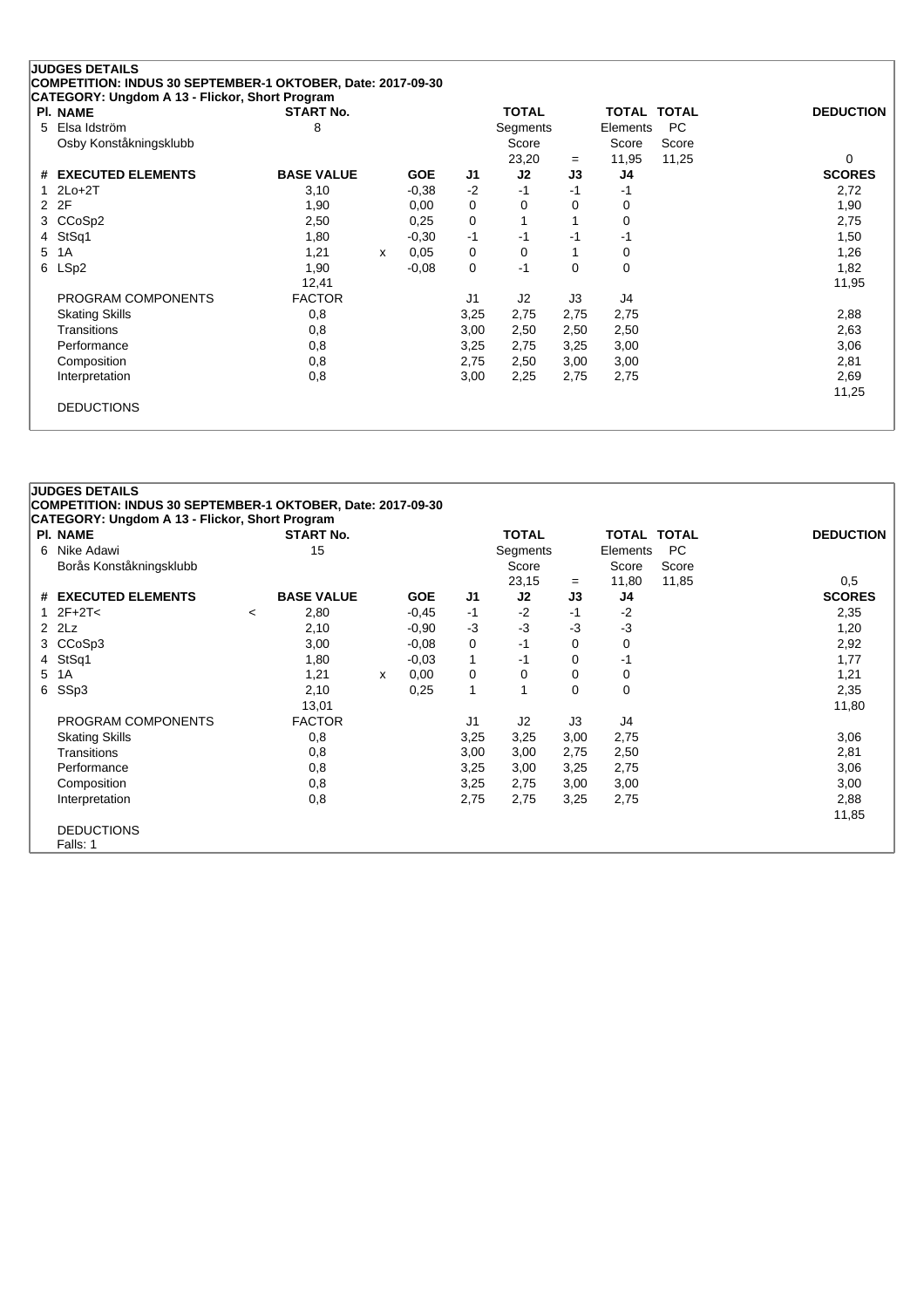| <b>PI. NAME</b>          | <b>START No.</b>  |   |            |                | <b>TOTAL</b>   |      | TOTAL TOTAL |       | <b>DEDUCTION</b> |
|--------------------------|-------------------|---|------------|----------------|----------------|------|-------------|-------|------------------|
| Selma Hellström<br>7     | 10                |   |            |                | Segments       |      | Elements    | PC.   |                  |
| Skövde Konståkningsklubb |                   |   |            |                | Score          |      | Score       | Score |                  |
|                          |                   |   |            |                | 22,88          | $=$  | 11,73       | 11,15 | 0                |
| # EXECUTED ELEMENTS      | <b>BASE VALUE</b> |   | <b>GOE</b> | J1             | J2             | J3   | J4          |       | <b>SCORES</b>    |
| $2T+2T$                  | 2,60              |   | $-0,10$    | $-1$           | 0              | $-1$ | 0           |       | 2,50             |
| <b>2S</b><br>2           | 1,30              |   | 0,00       | 0              | 0              | 0    | 0           |       | 1,30             |
| CCoSp3<br>3              | 3,00              |   | 0,18       | $-1$           |                |      | 0           |       | 3,18             |
| 4 LSpB                   | 1,20              |   | $-0.23$    | 0              | $-1$           | -1   | -1          |       | 0,97             |
| StSq2<br>5               | 2,60              |   | $-0,13$    | $-1$           | -1             | 0    |             |       | 2,47             |
| 6<br>1A                  | 1,21              | X | 0,10       | 1              |                | $-1$ |             |       | 1,31             |
|                          | 11,91             |   |            |                |                |      |             |       | 11,73            |
| PROGRAM COMPONENTS       | <b>FACTOR</b>     |   |            | J <sub>1</sub> | J <sub>2</sub> | J3   | J4          |       |                  |
| <b>Skating Skills</b>    | 0,8               |   |            | 2,75           | 3,25           | 2,75 | 2,75        |       | 2,88             |
| Transitions              | 0,8               |   |            | 2,50           | 3,00           | 2,50 | 2,50        |       | 2,63             |
| Performance              | 0,8               |   |            | 3,00           | 3,25           | 2,75 | 3,00        |       | 3,00             |
| Composition              | 0,8               |   |            | 3,00           | 3,00           | 2,25 | 2,75        |       | 2,75             |
| Interpretation           | 0,8               |   |            | 2,75           | 2,75           | 2,50 | 2,75        |       | 2,69             |
|                          |                   |   |            |                |                |      |             |       | 11,15            |

|   | <b>PI. NAME</b>       |         | <b>START No.</b>  |   |            |      | <b>TOTAL</b> |      | TOTAL TOTAL |       | <b>DEDUCTION</b> |
|---|-----------------------|---------|-------------------|---|------------|------|--------------|------|-------------|-------|------------------|
| 8 | Elin Liesén           |         | 2                 |   |            |      | Segments     |      | Elements    | PC.   |                  |
|   | Västra Frölunda KK    |         |                   |   |            |      | Score        |      | Score       | Score |                  |
|   |                       |         |                   |   |            |      | 22,23        | $=$  | 10,93       | 11,30 | $\Omega$         |
|   | # EXECUTED ELEMENTS   |         | <b>BASE VALUE</b> |   | <b>GOE</b> | J1   | J2           | J3   | J4          |       | <b>SCORES</b>    |
|   | $2Lz+2T<$             | $\prec$ | 3,00              |   | $-0.60$    | $-2$ | $-2$         | $-2$ | $-2$        |       | 2,40             |
|   | 2 CCoSp2              |         | 2,50              |   | $-0,45$    | $-1$ | $-2$         | -1   | $-2$        |       | 2,05             |
| 3 | 2F                    |         | 1,90              |   | $-0.68$    | $-2$ | $-2$         | $-2$ | -3          |       | 1,22             |
|   | 4 StSq1               |         | 1,80              |   | 0,13       | 1    | 0            | 0    | 0           |       | 1,93             |
|   | 5 1A                  |         | 1,21              | x | 0,10       | 0    |              | 0    |             |       | 1,31             |
| 6 | SSp3                  |         | 2,10              |   | $-0.08$    | 0    | 0            | $-1$ | 0           |       | 2,02             |
|   |                       |         | 12,51             |   |            |      |              |      |             |       | 10,93            |
|   | PROGRAM COMPONENTS    |         | <b>FACTOR</b>     |   |            | J1   | J2           | J3   | J4          |       |                  |
|   | <b>Skating Skills</b> |         | 0,8               |   |            | 3,25 | 3,00         | 2,75 | 2,75        |       | 2,94             |
|   | Transitions           |         | 0,8               |   |            | 3,00 | 2,75         | 2,75 | 3,00        |       | 2,88             |
|   | Performance           |         | 0,8               |   |            | 3,00 | 3,00         | 3,00 | 2,75        |       | 2,94             |
|   | Composition           |         | 0,8               |   |            | 2,75 | 2,75         | 2,75 | 3,00        |       | 2,81             |
|   | Interpretation        |         | 0,8               |   |            | 2,75 | 2,50         | 2,50 | 2,50        |       | 2,56             |
|   |                       |         |                   |   |            |      |              |      |             |       | 11,30            |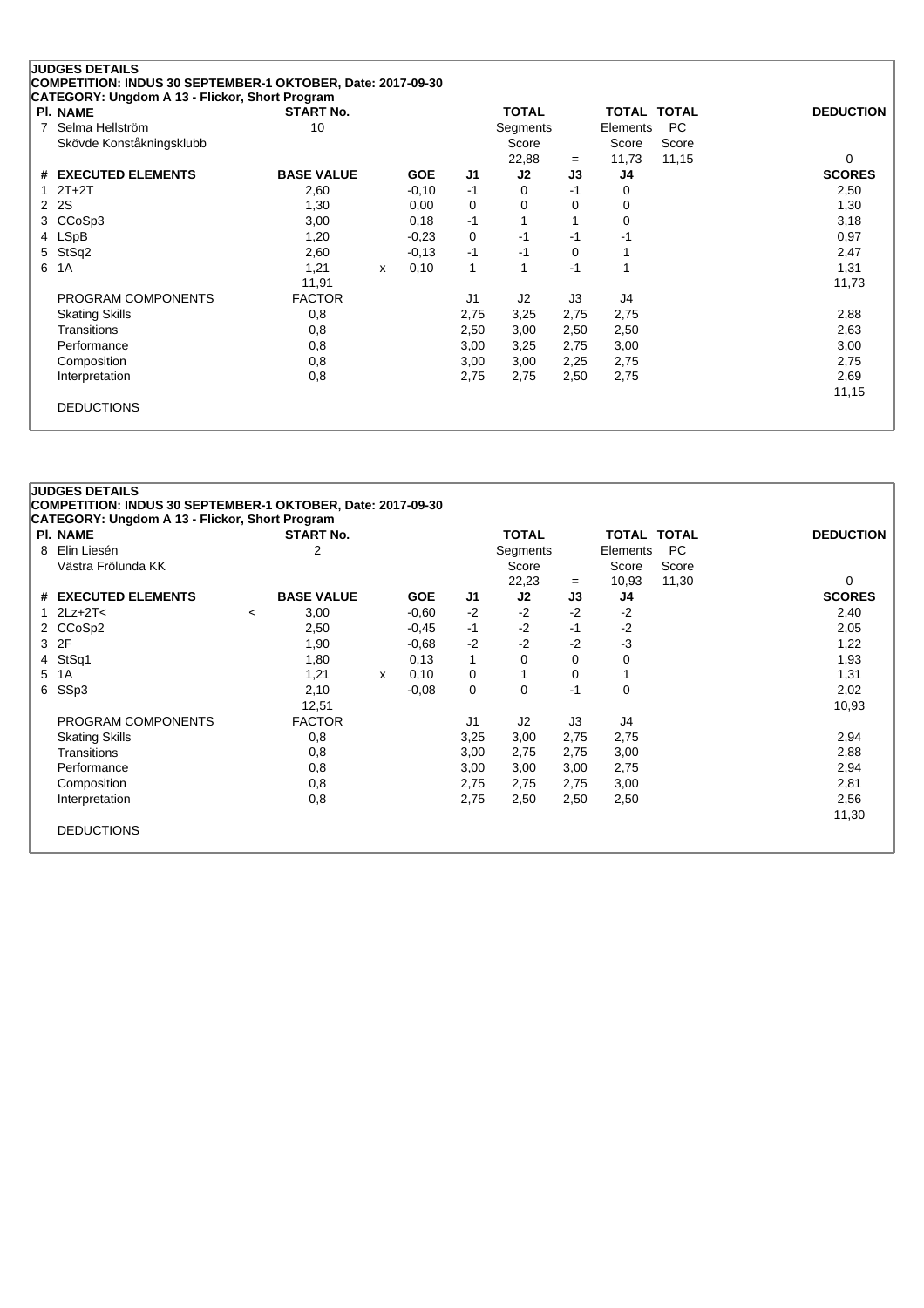| <b>PI. NAME</b>               | <b>START No.</b>  |   |            |              | <b>TOTAL</b>   |                | <b>TOTAL TOTAL</b> |           | <b>DEDUCTION</b> |
|-------------------------------|-------------------|---|------------|--------------|----------------|----------------|--------------------|-----------|------------------|
| Nadia Sleszynska              | 11                |   |            |              | Segments       |                | Elements           | <b>PC</b> |                  |
| Skövde Konståkningsklubb      |                   |   |            |              | Score          |                | Score              | Score     |                  |
|                               |                   |   |            |              | 22,20          | $=$            | 11,00              | 11,20     | 0                |
| <b>EXECUTED ELEMENTS</b><br># | <b>BASE VALUE</b> |   | <b>GOE</b> | J1           | J2             | J3             | J4                 |           | <b>SCORES</b>    |
| 2F+COMBO+2T*                  | $\star$<br>1,90   |   | $-0.83$    | $-3$         | $-3$           | $-2$           | $-3$               |           | 1,07             |
| 1A<br>2                       | 1,10              |   | 0,20       | $\mathbf{1}$ |                |                |                    |           | 1,30             |
| CCoSp2<br>3.                  | 2,50              |   | $-0,30$    | -1           | -1             | $-1$           | -1                 |           | 2,20             |
| 2Lz<br>4                      | 2,31              | X | $-0.38$    | -1           | $-2$           | -1             | -1                 |           | 1,93             |
| StSq2<br>5.                   | 2,60              |   | $-0.25$    | 0            | $-2$           | $\Omega$       | 0                  |           | 2,35             |
| 6 LSp2                        | 1,90              |   | 0,25       | 0            | 0              | $\overline{2}$ | 0                  |           | 2,15             |
|                               | 12,31             |   |            |              |                |                |                    |           | 11,00            |
| PROGRAM COMPONENTS            | <b>FACTOR</b>     |   |            | J1           | J <sub>2</sub> | J3             | J4                 |           |                  |
| <b>Skating Skills</b>         | 0,8               |   |            | 3,25         | 3,00           | 3,00           | 3,00               |           | 3,06             |
| Transitions                   | 0,8               |   |            | 2,75         | 2,50           | 2,75           | 2,50               |           | 2,63             |
| Performance                   | 0,8               |   |            | 3,25         | 2,75           | 3,00           | 2,75               |           | 2,94             |
| Composition                   | 0,8               |   |            | 3,00         | 2,50           | 2,75           | 2,75               |           | 2,75             |
| Interpretation                | 0,8               |   |            | 3,00         | 2,25           | 2,75           | 2,50               |           | 2,63             |
|                               |                   |   |            |              |                |                |                    |           | 11,20            |

|   | <b>JUDGES DETAILS</b>                                             |    |                   |   |            |                |              |      |                    |       |                  |
|---|-------------------------------------------------------------------|----|-------------------|---|------------|----------------|--------------|------|--------------------|-------|------------------|
|   | COMPETITION: INDUS 30 SEPTEMBER-1 OKTOBER, Date: 2017-09-30       |    |                   |   |            |                |              |      |                    |       |                  |
|   | CATEGORY: Ungdom A 13 - Flickor, Short Program<br><b>PI. NAME</b> |    | <b>START No.</b>  |   |            |                | <b>TOTAL</b> |      | <b>TOTAL TOTAL</b> |       | <b>DEDUCTION</b> |
|   | 10 Saga Leanderson                                                |    | 18                |   |            |                | Segments     |      | Elements           | PC.   |                  |
|   | Mörrums Konståkningsklubb                                         |    |                   |   |            |                | Score        |      | Score              | Score |                  |
|   |                                                                   |    |                   |   |            |                | 20,93        | $=$  | 9,78               | 11,65 | 0,5              |
|   | # EXECUTED ELEMENTS                                               |    | <b>BASE VALUE</b> |   | <b>GOE</b> | J <sub>1</sub> | J2           | J3   | J4                 |       | <b>SCORES</b>    |
|   | 12F                                                               |    | 1,90              |   | $-0.45$    | -1             | $-2$         | $-2$ | -1                 |       | 1,45             |
|   | $2$ $2S+2Lo<<$                                                    | << | 1,80              |   | -0.60      | $-3$           | $-3$         | $-3$ | $-3$               |       | 1,20             |
| 3 | CCoSp2                                                            |    | 2,50              |   | 0,00       | 0              | 0            | 0    | 0                  |       | 2,50             |
|   | 4 StSq2                                                           |    | 2,60              |   | 0,00       | $\mathbf 0$    | 0            | 0    | 0                  |       | 2,60             |
| 5 | 1A                                                                |    | 1,21              | X | 0.05       | $\mathbf 0$    | 0            | 0    |                    |       | 1,26             |
| 6 | SSp1                                                              |    | 1,30              |   | $-0,53$    | -1             | $-2$         | $-2$ | $-2$               |       | 0,77             |
|   |                                                                   |    | 11,31             |   |            |                |              |      |                    |       | 9,78             |
|   | PROGRAM COMPONENTS                                                |    | <b>FACTOR</b>     |   |            | J <sub>1</sub> | J2           | J3   | J4                 |       |                  |
|   | <b>Skating Skills</b>                                             |    | 0,8               |   |            | 3,50           | 3,00         | 3,00 | 3,25               |       | 3,19             |
|   | Transitions                                                       |    | 0,8               |   |            | 3,00           | 2,75         | 2,75 | 2,75               |       | 2,81             |
|   | Performance                                                       |    | 0,8               |   |            | 3,25           | 2,75         | 2,75 | 3,00               |       | 2,94             |
|   | Composition                                                       |    | 0,8               |   |            | 3,25           | 2,50         | 2,75 | 3,00               |       | 2,88             |
|   | Interpretation                                                    |    | 0,8               |   |            | 3,00           | 2,50         | 2,75 | 2,75               |       | 2,75             |
|   |                                                                   |    |                   |   |            |                |              |      |                    |       | 11,65            |
|   | <b>DEDUCTIONS</b>                                                 |    |                   |   |            |                |              |      |                    |       |                  |
|   | Falls: 1                                                          |    |                   |   |            |                |              |      |                    |       |                  |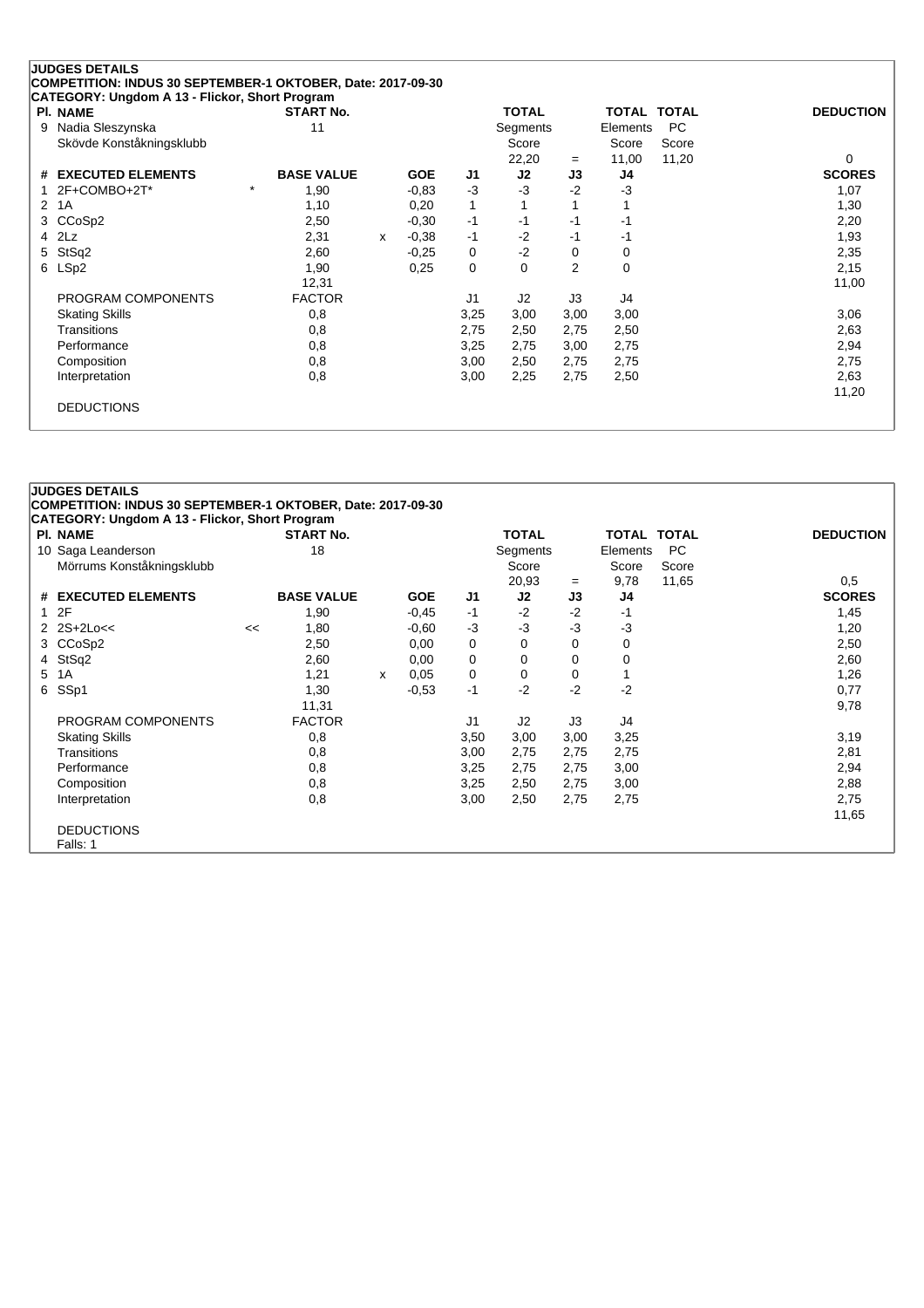| <b>PI. NAME</b>                |   | <b>START No.</b>  |   |            |                | <b>TOTAL</b>   |      | TOTAL TOTAL |           | <b>DEDUCTION</b> |
|--------------------------------|---|-------------------|---|------------|----------------|----------------|------|-------------|-----------|------------------|
| 11 Melina Sörensen             |   | 4                 |   |            |                | Segments       |      | Elements    | <b>PC</b> |                  |
| GF Idrott Konståkningsförening |   |                   |   |            |                | Score          |      | Score       | Score     |                  |
|                                |   |                   |   |            |                | 20,91          | $=$  | 10,71       | 10,70     | 0,5              |
| <b>EXECUTED ELEMENTS</b><br>#  |   | <b>BASE VALUE</b> |   | <b>GOE</b> | J <sub>1</sub> | J2             | J3   | J4          |           | <b>SCORES</b>    |
| 2Lo                            |   | 1,80              |   | 0,08       | 1              | 0              | 0    | 0           |           | 1,88             |
| SSp3<br>2                      |   | 2,10              |   | $-0.23$    | 0              | $-1$           | $-1$ | -1          |           | 1,87             |
| StSq2<br>3                     |   | 2,60              |   | $-0,13$    | 0              |                | $-1$ | -1          |           | 2,47             |
| $2S+2T$<br>4                   |   | 2,86              | X | $-0.60$    | $-3$           | $-3$           | -3   | $-3$        |           | 2,26             |
| CCoSp1+V<br>5                  | V | 1,70              |   | $-0.68$    | $-2$           | $-2$           | $-3$ | $-2$        |           | 1,02             |
| 6<br>1A                        |   | 1,21              | x | 0,00       | 0              | 0              | 0    | 0           |           | 1,21             |
|                                |   | 12,27             |   |            |                |                |      |             |           | 10,71            |
| PROGRAM COMPONENTS             |   | <b>FACTOR</b>     |   |            | J <sub>1</sub> | J <sub>2</sub> | J3   | J4          |           |                  |
| <b>Skating Skills</b>          |   | 0,8               |   |            | 3,00           | 3,25           | 2,50 | 2,50        |           | 2,81             |
| Transitions                    |   | 0,8               |   |            | 2,75           | 2,75           | 2,50 | 2,50        |           | 2,63             |
| Performance                    |   | 0,8               |   |            | 2,75           | 3,00           | 2,25 | 2,50        |           | 2,63             |
| Composition                    |   | 0,8               |   |            | 3,00           | 2,75           | 2,00 | 2,75        |           | 2,63             |
| Interpretation                 |   | 0,8               |   |            | 3,25           | 2,50           | 2,25 | 2,75        |           | 2,69             |
|                                |   |                   |   |            |                |                |      |             |           | 10,70            |

|   | <b>PI. NAME</b>         |         | <b>CATEGORY: Ungdom A 13 - Flickor, Short Program</b><br><b>START No.</b> |   |            |                | <b>TOTAL</b> |      | <b>TOTAL TOTAL</b> |       | <b>DEDUCTION</b> |
|---|-------------------------|---------|---------------------------------------------------------------------------|---|------------|----------------|--------------|------|--------------------|-------|------------------|
|   | 12 Felicia Jansson      |         | 12                                                                        |   |            |                | Segments     |      | Elements           | PC.   |                  |
|   | Borås Konståkningsklubb |         |                                                                           |   |            |                | Score        |      | Score              | Score |                  |
|   |                         |         |                                                                           |   |            |                | 20,27        | $=$  | 9,82               | 10,45 | 0                |
|   | # EXECUTED ELEMENTS     |         | <b>BASE VALUE</b>                                                         |   | <b>GOE</b> | J <sub>1</sub> | J2           | J3   | J4                 |       | <b>SCORES</b>    |
| 1 | $2S+2T$                 |         | 2,60                                                                      |   | $-0.05$    | 0              | $\Omega$     | -1   | 0                  |       | 2,55             |
|   | 2 1A                    |         | 1,10                                                                      |   | 0,00       | 0              | 0            | 0    | 0                  |       | 1,10             |
| 3 | CCoSp3                  |         | 3,00                                                                      |   | $-0.45$    | $-1$           | $-2$         | $-2$ | $-1$               |       | 2,55             |
|   | 4 StSq1                 |         | 1,80                                                                      |   | 0,00       | 0              | 0            | 0    | 0                  |       | 1,80             |
|   | $5$ 2Lz $<$             | $\prec$ | 1,65                                                                      | X | $-0,75$    | $-3$           | $-3$         | $-2$ | $-2$               |       | 0,90             |
|   | 6 SSp1                  |         | 1,30                                                                      |   | $-0.38$    | $-2$           | -1           | -1   | $-1$               |       | 0,92             |
|   |                         |         | 11,45                                                                     |   |            |                |              |      |                    |       | 9,82             |
|   | PROGRAM COMPONENTS      |         | <b>FACTOR</b>                                                             |   |            | J <sub>1</sub> | J2           | J3   | J4                 |       |                  |
|   | <b>Skating Skills</b>   |         | 0,8                                                                       |   |            | 2,75           | 3,00         | 2,50 | 2,50               |       | 2,69             |
|   | <b>Transitions</b>      |         | 0,8                                                                       |   |            | 2,50           | 2,75         | 2,75 | 2,25               |       | 2,56             |
|   | Performance             |         | 0,8                                                                       |   |            | 2,75           | 3,00         | 2,50 | 2,50               |       | 2,69             |
|   | Composition             |         | 0,8                                                                       |   |            | 3,00           | 2,75         | 2,50 | 2,50               |       | 2,69             |
|   | Interpretation          |         | 0,8                                                                       |   |            | 2,75           | 2,50         | 2,25 | 2,25               |       | 2,44             |
|   |                         |         |                                                                           |   |            |                |              |      |                    |       | 10,45            |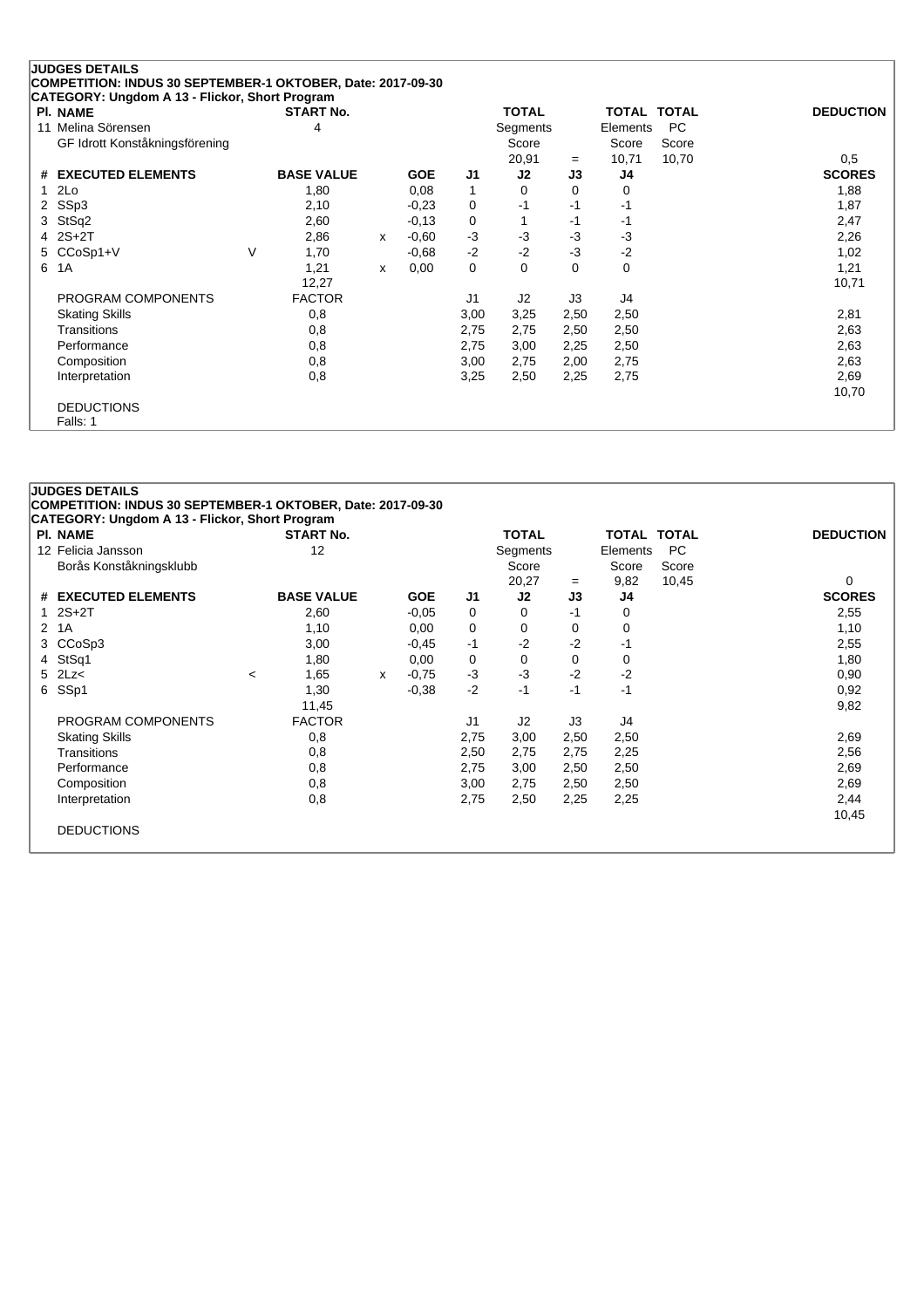| <b>PI. NAME</b>              |    | <b>START No.</b>  |            |                | <b>TOTAL</b> |          | TOTAL TOTAL |       | <b>DEDUCTION</b> |
|------------------------------|----|-------------------|------------|----------------|--------------|----------|-------------|-------|------------------|
| 13 Angelika Grismanova       |    | 6                 |            |                | Segments     |          | Elements    | PC.   |                  |
| Strömstads Konståkningsklubb |    |                   |            |                | Score        |          | Score       | Score |                  |
|                              |    |                   |            |                | 20,04        | $=$      | 7,94        | 12,10 | 0                |
| # EXECUTED ELEMENTS          |    | <b>BASE VALUE</b> | <b>GOE</b> | J <sub>1</sub> | J2           | J3       | J4          |       | <b>SCORES</b>    |
| 1A<br>1                      |    | 1,10              | 0.05       | 1              | 0            | 0        | 0           |       | 1,15             |
| 2 $2S+2Lo<<$                 | << | 1,80              | $-0.60$    | -3             | $-3$         | $-3$     | $-3$        |       | 1,20             |
| SS <sub>p2</sub><br>3        |    | 1,60              | $-0.53$    | $-2$           | $-2$         | $-2$     | -1          |       | 1,07             |
| 2F<<<br>4                    | << | 0,50              | $-0.30$    | $-3$           | $-3$         | $-3$     | $-3$        |       | 0,20             |
| CCoSp3<br>5.                 |    | 3,00              | $-0.45$    | $-2$           | $-2$         | $-1$     | -1          |       | 2,55             |
| StSq1<br>6                   |    | 1,80              | $-0.03$    | $-1$           |              | $\Omega$ | -1          |       | 1,77             |
|                              |    | 9,80              |            |                |              |          |             |       | 7,94             |
| PROGRAM COMPONENTS           |    | <b>FACTOR</b>     |            | J <sub>1</sub> | J2           | J3       | J4          |       |                  |
| <b>Skating Skills</b>        |    | 0,8               |            | 2,75           | 3,25         | 2,75     | 2,75        |       | 2,88             |
| Transitions                  |    | 0,8               |            | 2,50           | 3,50         | 3,00     | 3,25        |       | 3,06             |
| Performance                  |    | 0,8               |            | 2,75           | 3,25         | 3,25     | 2,75        |       | 3,00             |
| Composition                  |    | 0,8               |            | 2,50           | 3,00         | 3,50     | 3,00        |       | 3,00             |
| Interpretation               |    | 0,8               |            | 2,75           | 3,25         | 3,50     | 3,25        |       | 3,19             |
|                              |    |                   |            |                |              |          |             |       | 12,10            |

| <b>PI. NAME</b>        | <b>START No.</b>  |   |            |              | <b>TOTAL</b> |      | <b>TOTAL TOTAL</b> |           | <b>DEDUCTION</b> |
|------------------------|-------------------|---|------------|--------------|--------------|------|--------------------|-----------|------------------|
| 14 Åsa Mitchell        | 14                |   |            |              | Segments     |      | Elements           | <b>PC</b> |                  |
| Osby Konståkningsklubb |                   |   |            |              | Score        |      | Score              | Score     |                  |
|                        |                   |   |            |              | 19,10        | $=$  | 9,10               | 10,00     | 0                |
| # EXECUTED ELEMENTS    | <b>BASE VALUE</b> |   | <b>GOE</b> | J1           | J2           | J3   | J4                 |           | <b>SCORES</b>    |
| 1A<br>1                | 1,10              |   | 0,10       | $\mathbf{1}$ |              | 0    | 0                  |           | 1,20             |
| $2$ $2T+2T$            | 2,60              |   | $-0,40$    | $-2$         | $-2$         | $-2$ | $-2$               |           | 2,20             |
| CCoSp2<br>3            | 2,50              |   | $-0,15$    | $-1$         | 0            | $-1$ | 0                  |           | 2,35             |
| 4 StSq1                | 1,80              |   | $-0.38$    | $-1$         | $-2$         | -1   | -1                 |           | 1,42             |
| 5 2S                   | 1,43              | x | $-0.25$    | 0            | -1           | $-3$ | -1                 |           | 1,18             |
| 6 LSpB                 | 1,20              |   | $-0,45$    | $-2$         | $-2$         | -1   | -1                 |           | 0,75             |
|                        | 10,63             |   |            |              |              |      |                    |           | 9,10             |
| PROGRAM COMPONENTS     | <b>FACTOR</b>     |   |            | J1           | J2           | J3   | J4                 |           |                  |
| <b>Skating Skills</b>  | 0,8               |   |            | 3,00         | 2,75         | 2,50 | 2,25               |           | 2,63             |
| Transitions            | 0,8               |   |            | 2,50         | 2,50         | 2,25 | 2,00               |           | 2,31             |
| Performance            | 0,8               |   |            | 2,75         | 3,00         | 2,25 | 2,25               |           | 2,56             |
| Composition            | 0,8               |   |            | 3,00         | 2,75         | 2,25 | 2,50               |           | 2,63             |
| Interpretation         | 0,8               |   |            | 2,75         | 2,50         | 2,25 | 2,00               |           | 2,38             |
|                        |                   |   |            |              |              |      |                    |           | 10,00            |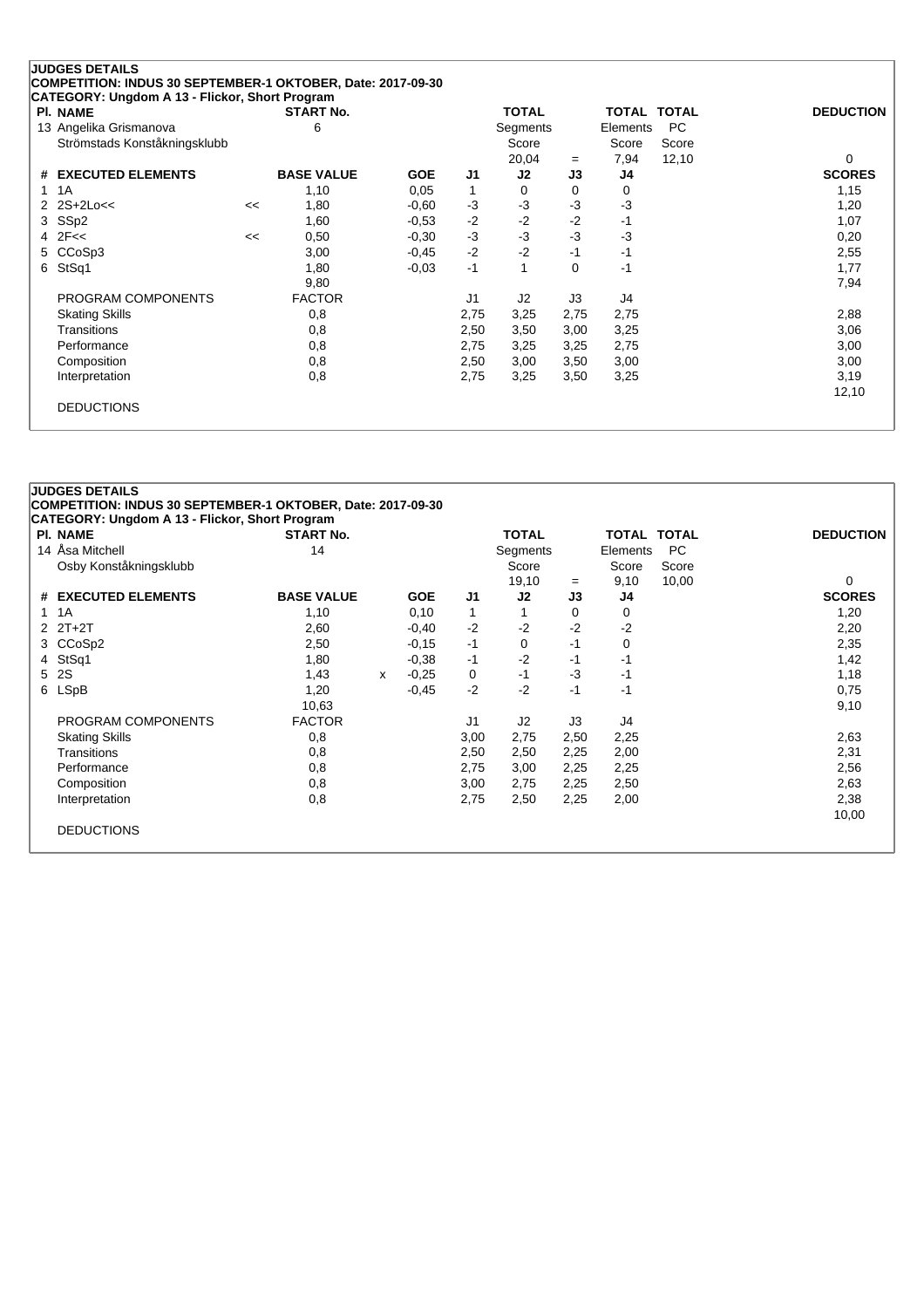|   | <b>JUDGES DETAILS</b>                                       |    |                   |   |            |                |              |      |          |                    |                  |
|---|-------------------------------------------------------------|----|-------------------|---|------------|----------------|--------------|------|----------|--------------------|------------------|
|   | COMPETITION: INDUS 30 SEPTEMBER-1 OKTOBER, Date: 2017-09-30 |    |                   |   |            |                |              |      |          |                    |                  |
|   | CATEGORY: Ungdom A 13 - Flickor, Short Program              |    |                   |   |            |                |              |      |          |                    |                  |
|   | <b>PI. NAME</b>                                             |    | <b>START No.</b>  |   |            |                | <b>TOTAL</b> |      |          | <b>TOTAL TOTAL</b> | <b>DEDUCTION</b> |
|   | 15 Adeline Lindqvist                                        |    | 20                |   |            |                | Segments     |      | Elements | <b>PC</b>          |                  |
|   | Borås Konståkningsklubb                                     |    |                   |   |            |                | Score        |      | Score    | Score              |                  |
|   |                                                             |    |                   |   |            |                | 19,06        | $=$  | 9,86     | 9,70               | 0,5              |
| # | <b>EXECUTED ELEMENTS</b>                                    |    | <b>BASE VALUE</b> |   | <b>GOE</b> | J1             | J2           | J3   | J4       |                    | <b>SCORES</b>    |
|   | StSq1                                                       |    | 1,80              |   | $-0,23$    | 0              | $-1$         | $-1$ | -1       |                    | 1,57             |
| 2 | 2T                                                          |    | 1,30              |   | $-0,30$    | $-1$           | $-2$         | $-2$ | -1       |                    | 1,00             |
| 3 | CCoSp2                                                      |    | 2,50              |   | $-0,38$    | -1             | $-2$         | $-1$ | -1       |                    | 2,12             |
| 4 | $2S+2Loc<$                                                  | << | 1,98              | x | $-0,60$    | $-3$           | $-3$         | -3   | $-3$     |                    | 1,38             |
|   | 5 LSp3                                                      |    | 2,40              |   | 0,13       | 0              | 0            |      | 0        |                    | 2,53             |
| 6 | 1A                                                          |    | 1,21              | x | 0,05       | 0              |              | 0    | 0        |                    | 1,26             |
|   |                                                             |    | 11,19             |   |            |                |              |      |          |                    | 9,86             |
|   | PROGRAM COMPONENTS                                          |    | <b>FACTOR</b>     |   |            | J <sub>1</sub> | J2           | J3   | J4       |                    |                  |
|   | <b>Skating Skills</b>                                       |    | 0,8               |   |            | 3,00           | 2,75         | 2,50 | 2,50     |                    | 2,69             |
|   | Transitions                                                 |    | 0,8               |   |            | 2,50           | 2,50         | 2,00 | 2,00     |                    | 2,25             |
|   | Performance                                                 |    | 0,8               |   |            | 2,75           | 2,75         | 2,25 | 2,50     |                    | 2,56             |
|   | Composition                                                 |    | 0,8               |   |            | 2,75           | 2,50         | 1,75 | 2,50     |                    | 2,38             |
|   | Interpretation                                              |    | 0,8               |   |            | 2,50           | 2,25         | 2,00 | 2,25     |                    | 2,25             |
|   |                                                             |    |                   |   |            |                |              |      |          |                    | 9,70             |
|   | <b>DEDUCTIONS</b>                                           |    |                   |   |            |                |              |      |          |                    |                  |
|   | Falls: 1                                                    |    |                   |   |            |                |              |      |          |                    |                  |

|   | <b>JUDGES DETAILS</b><br>COMPETITION: INDUS 30 SEPTEMBER-1 OKTOBER, Date: 2017-09-30 |    |                   |   |            |                |              |      |                    |           |                  |
|---|--------------------------------------------------------------------------------------|----|-------------------|---|------------|----------------|--------------|------|--------------------|-----------|------------------|
|   | CATEGORY: Ungdom A 13 - Flickor, Short Program<br><b>PI. NAME</b>                    |    | <b>START No.</b>  |   |            |                | <b>TOTAL</b> |      | <b>TOTAL TOTAL</b> |           | <b>DEDUCTION</b> |
|   | 16 Manda Tomasson                                                                    |    | 5                 |   |            |                | Segments     |      | Elements           | <b>PC</b> |                  |
|   | Osby Konståkningsklubb                                                               |    |                   |   |            |                | Score        |      | Score              | Score     |                  |
|   |                                                                                      |    |                   |   |            |                | 17,98        | $=$  | 8,58               | 9,40      | 0                |
|   | # EXECUTED ELEMENTS                                                                  |    | <b>BASE VALUE</b> |   | <b>GOE</b> | J1             | J2           | J3   | J4                 |           | <b>SCORES</b>    |
|   | 1 LSpB                                                                               |    | 1,20              |   | 0,00       | 0              | 0            | 0    | 0                  |           | 1,20             |
|   | 2 2 S                                                                                |    | 1,30              |   | $-0,15$    | $-1$           | -1           | $-1$ | 0                  |           | 1,15             |
| 3 | 1A                                                                                   |    | 1,10              |   | 0,00       | 0              | 0            | 0    | 0                  |           | 1,10             |
|   | 4 2Lo+2Lo<<                                                                          | << | 2,53              | X | $-0.90$    | $-3$           | $-3$         | $-3$ | $-3$               |           | 1,63             |
|   | 5 CCoSp1                                                                             |    | 2,00              |   | 0,00       | 0              | 0            | 0    | 0                  |           | 2,00             |
|   | 6 StSq1                                                                              |    | 1,80              |   | $-0.30$    | $-1$           | -1           | $-1$ | $-1$               |           | 1,50             |
|   |                                                                                      |    | 9,93              |   |            |                |              |      |                    |           | 8,58             |
|   | PROGRAM COMPONENTS                                                                   |    | <b>FACTOR</b>     |   |            | J <sub>1</sub> | J2           | J3   | J4                 |           |                  |
|   | <b>Skating Skills</b>                                                                |    | 0,8               |   |            | 2,75           | 3,00         | 2,50 | 2,25               |           | 2,63             |
|   | Transitions                                                                          |    | 0,8               |   |            | 2,25           | 2,50         | 2,00 | 2,00               |           | 2,19             |
|   | Performance                                                                          |    | 0,8               |   |            | 2,50           | 2,75         | 2,50 | 2,50               |           | 2,56             |
|   | Composition                                                                          |    | 0,8               |   |            | 2,25           | 2,25         | 1,75 | 2,50               |           | 2,19             |
|   | Interpretation                                                                       |    | 0,8               |   |            | 2,25           | 2,50         | 2,25 | 1,75               |           | 2,19             |
|   |                                                                                      |    |                   |   |            |                |              |      |                    |           | 9,40             |
|   | <b>DEDUCTIONS</b>                                                                    |    |                   |   |            |                |              |      |                    |           |                  |
|   |                                                                                      |    |                   |   |            |                |              |      |                    |           |                  |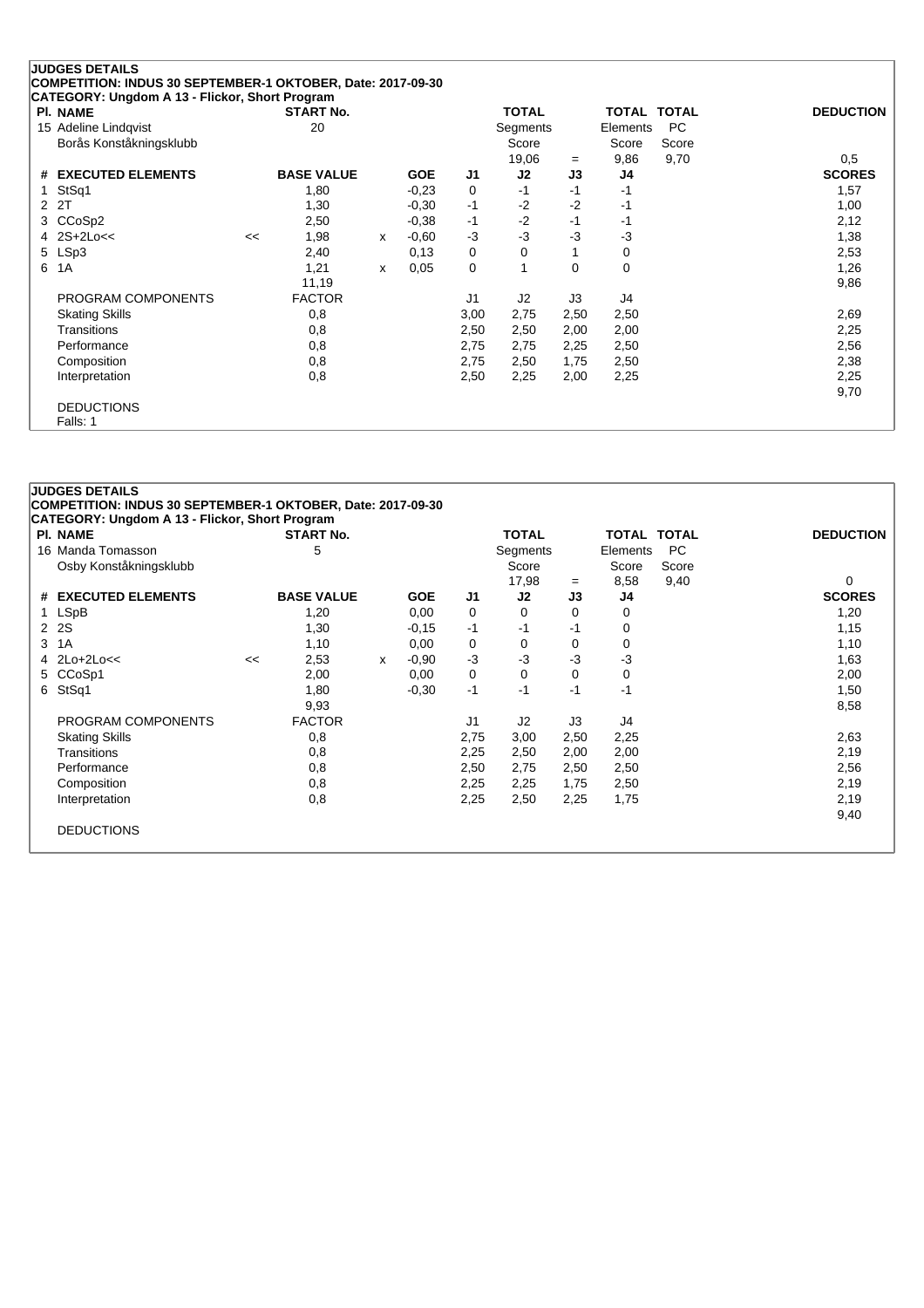| <b>PI. NAME</b>               |        | <b>START No.</b>  |   |            |      | <b>TOTAL</b>   |          | <b>TOTAL TOTAL</b> |           | <b>DEDUCTION</b> |
|-------------------------------|--------|-------------------|---|------------|------|----------------|----------|--------------------|-----------|------------------|
| 17 Helena Ward                |        | 21                |   |            |      | Segments       |          | Elements           | <b>PC</b> |                  |
| Höörs Konståkningsförening    |        |                   |   |            |      | Score          |          | Score              | Score     |                  |
|                               |        |                   |   |            |      | 17,63          | $=$      | 7,53               | 10, 10    | 0                |
| <b>EXECUTED ELEMENTS</b><br># |        | <b>BASE VALUE</b> |   | <b>GOE</b> | J1   | J2             | J3       | J4                 |           | <b>SCORES</b>    |
| SS <sub>p1</sub><br>1.        |        | 1,30              |   | 0,00       | 0    | 0              | $\Omega$ | 0                  |           | 1,30             |
| 2 2Lo+COMBO                   |        | 1,80              |   | $-0.90$    | $-3$ | $-3$           | $-3$     | $-3$               |           | 0,90             |
| 2F<br>3                       |        | 1,90              |   | $-0,60$    | $-1$ | $-2$           | $-3$     | $-2$               |           | 1,30             |
| 4 CCoSp2+V                    | $\vee$ | 2,00              |   | $-0.53$    | $-1$ | $-2$           | $-2$     | $-2$               |           | 1,47             |
| 5 StSq1                       |        | 1,80              |   | $-0.45$    | $-1$ | $-2$           | $-2$     | -1                 |           | 1,35             |
| 1A<br>6                       |        | 1,21              | X | 0,00       | 0    | 0              | $\Omega$ | $\Omega$           |           | 1,21             |
|                               |        | 10,01             |   |            |      |                |          |                    |           | 7,53             |
| PROGRAM COMPONENTS            |        | <b>FACTOR</b>     |   |            | J1   | J <sub>2</sub> | J3       | J4                 |           |                  |
| <b>Skating Skills</b>         |        | 0,8               |   |            | 2,75 | 2,75           | 2,25     | 2,50               |           | 2,56             |
| Transitions                   |        | 0,8               |   |            | 2,75 | 2,50           | 2,25     | 2,25               |           | 2,44             |
| Performance                   |        | 0,8               |   |            | 3,00 | 2,50           | 2,25     | 2,50               |           | 2,56             |
| Composition                   |        | 0,8               |   |            | 3,00 | 2,25           | 2,50     | 2,75               |           | 2,63             |
| Interpretation                |        | 0,8               |   |            | 2,75 | 2,00           | 2,25     | 2,75               |           | 2,44             |
|                               |        |                   |   |            |      |                |          |                    |           | 10,10            |

| <b>PI. NAME</b>               |    | <b>START No.</b>  |   |            |                | <b>TOTAL</b> |      | <b>TOTAL TOTAL</b> |       | <b>DEDUCTION</b> |
|-------------------------------|----|-------------------|---|------------|----------------|--------------|------|--------------------|-------|------------------|
| 18 Saga Rosquist              |    | 9                 |   |            |                | Segments     |      | Elements           | PC.   |                  |
| Osby Konståkningsklubb        |    |                   |   |            |                | Score        |      | Score              | Score |                  |
|                               |    |                   |   |            |                | 17,54        | $=$  | 7,34               | 10,20 | 0                |
| <b>EXECUTED ELEMENTS</b><br># |    | <b>BASE VALUE</b> |   | <b>GOE</b> | J1             | J2           | J3   | J4                 |       | <b>SCORES</b>    |
| 1A<br>1                       |    | 1,10              |   | $-0.05$    | 0              | -1           | 0    | 0                  |       | 1,05             |
| 2 CCoSp1                      |    | 2,00              |   | $-0,45$    | $-2$           | $-2$         | -1   | -1                 |       | 1,55             |
| StSq1<br>3                    |    | 1,80              |   | $-0.38$    | $-1$           | $-1$         | $-2$ | -1                 |       | 1,42             |
| $4$ $2T+2T$                   |    | 2,86              | x | $-0.35$    | $-1$           | $-2$         | $-2$ | $-2$               |       | 2,51             |
| $5 \, 2S <$                   | << | 0,44              | X | $-0.30$    | $-3$           | $-3$         | $-3$ | $-3$               |       | 0,14             |
| 6 LSpB                        |    | 1,20              |   | $-0.53$    | $-1$           | $-2$         | $-2$ | $-2$               |       | 0,67             |
|                               |    | 9,40              |   |            |                |              |      |                    |       | 7,34             |
| PROGRAM COMPONENTS            |    | <b>FACTOR</b>     |   |            | J <sub>1</sub> | J2           | J3   | J4                 |       |                  |
| <b>Skating Skills</b>         |    | 0,8               |   |            | 2,75           | 2,75         | 2,50 | 2,50               |       | 2,63             |
| Transitions                   |    | 0,8               |   |            | 2,50           | 2,50         | 2,25 | 2,25               |       | 2,38             |
| Performance                   |    | 0,8               |   |            | 2,75           | 3,00         | 2,50 | 2,25               |       | 2,63             |
| Composition                   |    | 0,8               |   |            | 2,75           | 2,75         | 2,25 | 2,75               |       | 2,63             |
| Interpretation                |    | 0,8               |   |            | 2,50           | 2,50         | 2,50 | 2,50               |       | 2,50             |
|                               |    |                   |   |            |                |              |      |                    |       | 10,20            |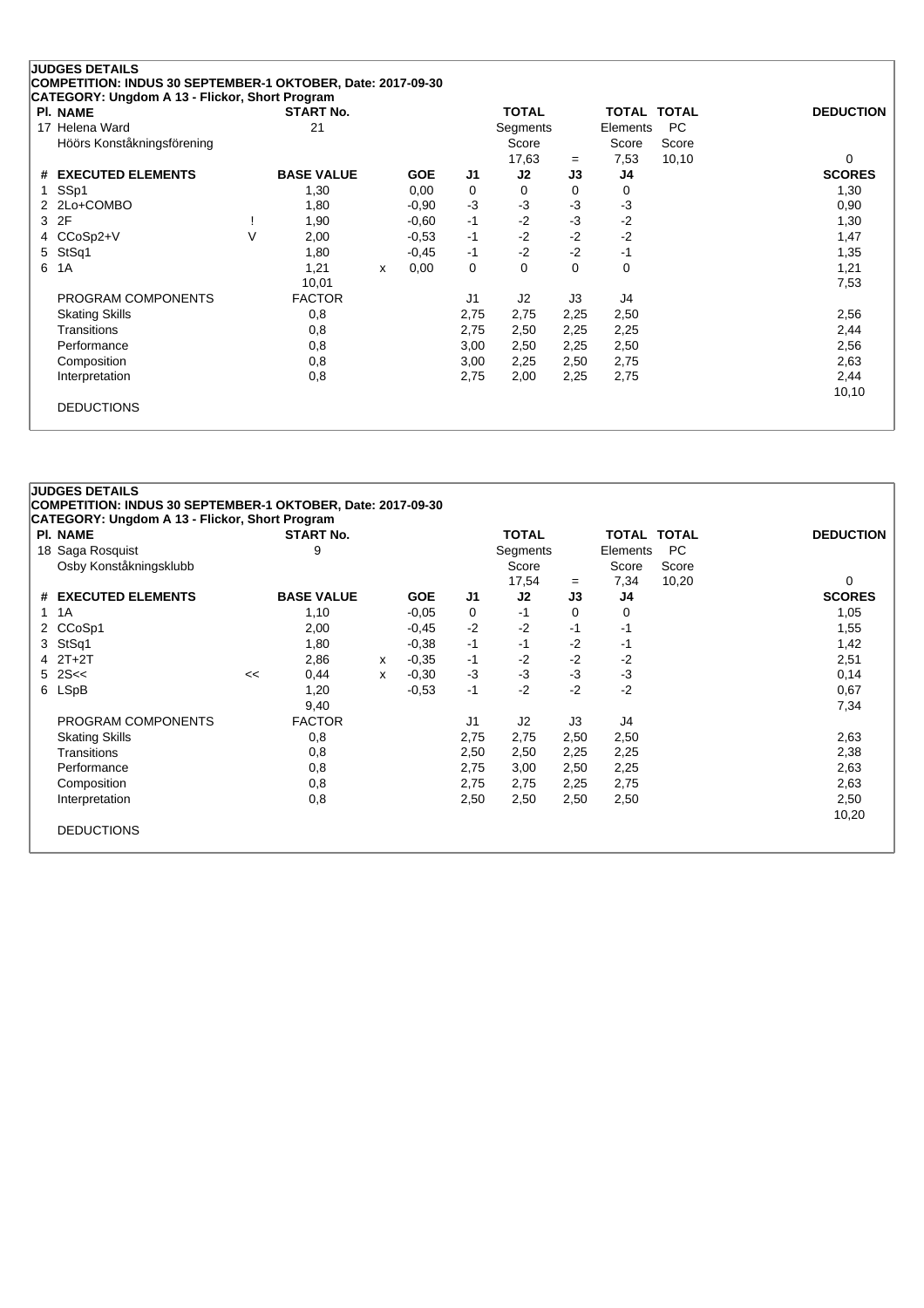|   | <b>JUDGES DETAILS</b>                                       |    |                   |   |            |                |              |      |                    |       |                  |
|---|-------------------------------------------------------------|----|-------------------|---|------------|----------------|--------------|------|--------------------|-------|------------------|
|   | COMPETITION: INDUS 30 SEPTEMBER-1 OKTOBER, Date: 2017-09-30 |    |                   |   |            |                |              |      |                    |       |                  |
|   | CATEGORY: Ungdom A 13 - Flickor, Short Program              |    |                   |   |            |                |              |      |                    |       |                  |
|   | <b>PI. NAME</b>                                             |    | <b>START No.</b>  |   |            |                | <b>TOTAL</b> |      | <b>TOTAL TOTAL</b> |       | <b>DEDUCTION</b> |
|   | 19 Filippa Gustafsson                                       |    | 19                |   |            |                | Segments     |      | Elements           | PC.   |                  |
|   | Konståkningsklubben Trollhättan-Väne                        |    |                   |   |            |                | Score        |      | Score              | Score |                  |
|   |                                                             |    |                   |   |            |                | 17,53        | $=$  | 8,13               | 9,90  | 0,5              |
|   | # EXECUTED ELEMENTS                                         |    | <b>BASE VALUE</b> |   | <b>GOE</b> | J1             | J2           | J3   | J4                 |       | <b>SCORES</b>    |
|   | $2S+2T$                                                     |    | 2,60              |   | $-0.60$    | $-3$           | $-3$         | $-3$ | $-3$               |       | 2,00             |
|   | 2 CCoSp2                                                    |    | 2,50              |   | $-0.23$    | 0              | $-1$         | -1   | -1                 |       | 2,27             |
| 3 | $2$ Lo<<                                                    | << | 0,50              |   | $-0,30$    | -3             | $-3$         | $-3$ | $-3$               |       | 0,20             |
| 4 | 1A                                                          |    | 1,21              | x | 0,00       | 0              | 0            | 0    | 0                  |       | 1,21             |
|   | 5 LSpB                                                      |    | 1,20              |   | $-0,60$    | $-2$           | $-2$         | $-2$ | $-2$               |       | 0,60             |
| 6 | StSq2                                                       |    | 2,60              |   | $-0,75$    | $-1$           | $-2$         | $-2$ | $-1$               |       | 1,85             |
|   |                                                             |    | 10,61             |   |            |                |              |      |                    |       | 8,13             |
|   | PROGRAM COMPONENTS                                          |    | <b>FACTOR</b>     |   |            | J <sub>1</sub> | J2           | J3   | J4                 |       |                  |
|   | <b>Skating Skills</b>                                       |    | 0,8               |   |            | 3,00           | 2,75         | 2,50 | 2,50               |       | 2,69             |
|   | Transitions                                                 |    | 0,8               |   |            | 2,50           | 2,50         | 2,00 | 2,25               |       | 2,31             |
|   | Performance                                                 |    | 0,8               |   |            | 2,75           | 2,75         | 2,50 | 2,50               |       | 2,63             |
|   | Composition                                                 |    | 0,8               |   |            | 2,50           | 2,50         | 2,00 | 2,50               |       | 2,38             |
|   | Interpretation                                              |    | 0,8               |   |            | 2,75           | 2,25         | 2,25 | 2,25               |       | 2,38             |
|   |                                                             |    |                   |   |            |                |              |      |                    |       | 9,90             |
|   | <b>DEDUCTIONS</b>                                           |    |                   |   |            |                |              |      |                    |       |                  |
|   | Falls: 1                                                    |    |                   |   |            |                |              |      |                    |       |                  |

|    | <b>JUDGES DETAILS</b>                                       |         |                   |            |                |              |      |                    |       |                  |
|----|-------------------------------------------------------------|---------|-------------------|------------|----------------|--------------|------|--------------------|-------|------------------|
|    | COMPETITION: INDUS 30 SEPTEMBER-1 OKTOBER, Date: 2017-09-30 |         |                   |            |                |              |      |                    |       |                  |
|    | <b>CATEGORY: Ungdom A 13 - Flickor, Short Program</b>       |         |                   |            |                |              |      |                    |       |                  |
|    | <b>PI. NAME</b>                                             |         | <b>START No.</b>  |            |                | <b>TOTAL</b> |      | <b>TOTAL TOTAL</b> |       | <b>DEDUCTION</b> |
|    | 20 Freja Mitchell                                           |         | 13                |            |                | Segments     |      | Elements           | PC.   |                  |
|    | Osby Konståkningsklubb                                      |         |                   |            |                | Score        |      | Score              | Score |                  |
|    |                                                             |         |                   |            |                | 16,07        | $=$  | 6,72               | 9,35  | 0                |
|    | # EXECUTED ELEMENTS                                         |         | <b>BASE VALUE</b> | <b>GOE</b> | J1             | J2           | J3   | J4                 |       | <b>SCORES</b>    |
| 1. | 1A                                                          |         | 1,10              | 0,00       | 0              | 0            | 0    | 0                  |       | 1,10             |
|    | 2 LSp1                                                      |         | 1,50              | $-0.30$    | $-1$           | -1           | -1   | -1                 |       | 1,20             |
|    | 3 2Lo<<+1Lo<<*                                              | $\star$ | 0,50              | $-0.30$    | $-3$           | $-3$         | -3   | $-3$               |       | 0,20             |
|    | 4 2S                                                        |         | 1,30              | $-0.50$    | $-3$           | $-3$         | $-2$ | $-2$               |       | 0,80             |
| 5  | StSq1                                                       |         | 1,80              | $-0.30$    | -1             | -1           | $-1$ | -1                 |       | 1,50             |
|    | 6 CCoSp1                                                    |         | 2,00              | $-0.08$    | 0              | 0            | $-1$ | 0                  |       | 1,92             |
|    |                                                             |         | 8,20              |            |                |              |      |                    |       | 6,72             |
|    | PROGRAM COMPONENTS                                          |         | <b>FACTOR</b>     |            | J <sub>1</sub> | J2           | J3   | J4                 |       |                  |
|    | <b>Skating Skills</b>                                       |         | 0,8               |            | 2,75           | 2,50         | 2,50 | 2,25               |       | 2,50             |
|    | Transitions                                                 |         | 0,8               |            | 2,50           | 2,00         | 2,25 | 2,00               |       | 2,19             |
|    | Performance                                                 |         | 0,8               |            | 2,75           | 2,50         | 2,50 | 2,25               |       | 2,50             |
|    | Composition                                                 |         | 0,8               |            | 2,50           | 2,25         | 2,25 | 2,25               |       | 2,31             |
|    | Interpretation                                              |         | 0,8               |            | 2,50           | 2,00         | 2,50 | 1,75               |       | 2,19             |
|    |                                                             |         |                   |            |                |              |      |                    |       | 9,35             |
|    | <b>DEDUCTIONS</b>                                           |         |                   |            |                |              |      |                    |       |                  |
|    |                                                             |         |                   |            |                |              |      |                    |       |                  |